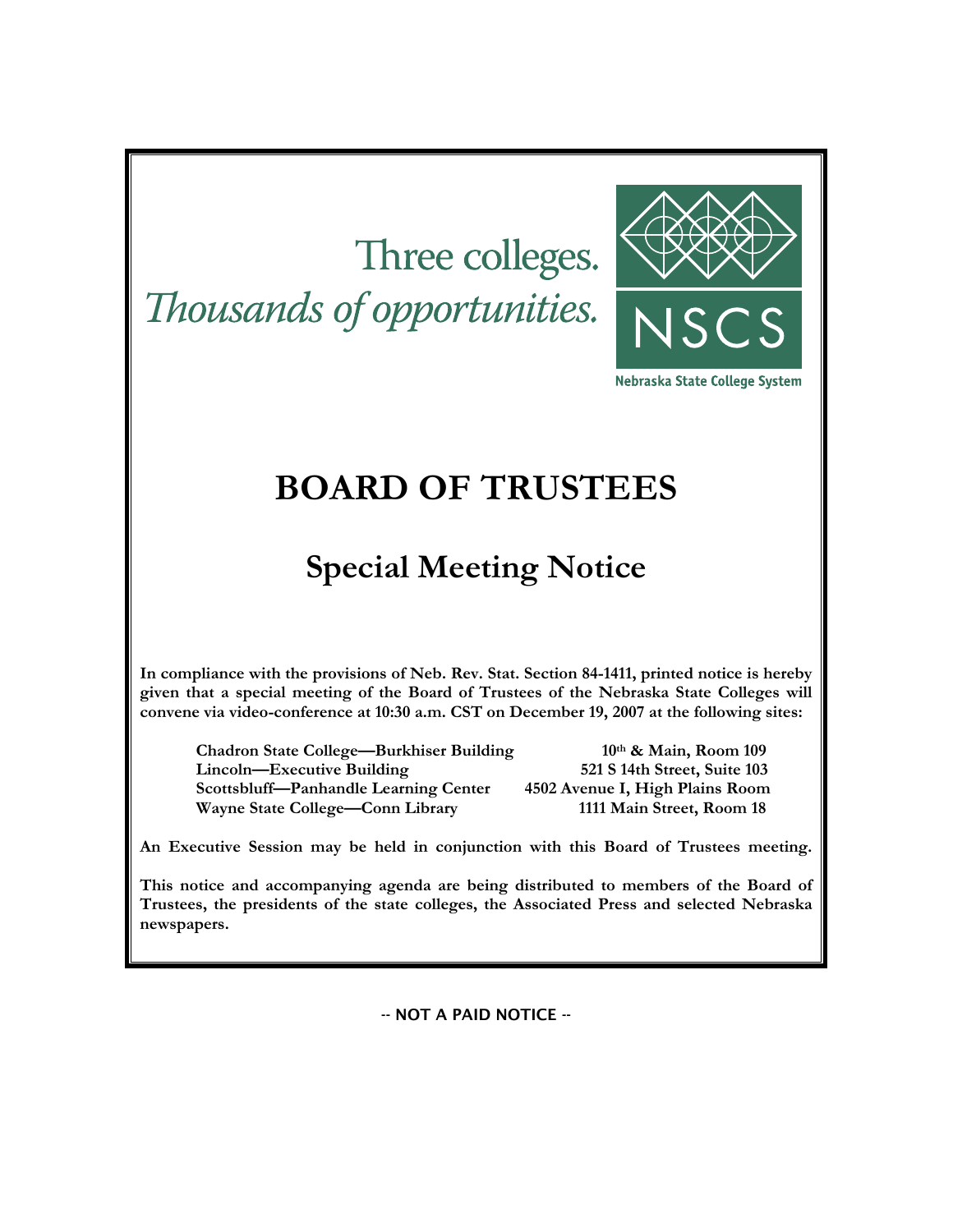### **BOARD OF TRUSTEES SPECIAL MEETING DECEMBER 19, 2007 VIDEO-CONFERENCE 10:30 A.M. – 12:00 P.M. (CST) 9:30 – 11:00 A.M. (MST)**

#### **CALL TO ORDER**

#### **APPROVAL OF MEETING AGENDA**

#### **PUBLIC COMMENT**

#### **ITEMS FOR DISCUSSION AND ACTION**

- 1. Accept Operating Budget Audit
- 2. Discuss Enterprise Resource Plan

#### **ADJOURNMENT**

The next regularly scheduled meeting of the Board of Trustees of the Nebraska State Colleges will be held January 15, 2008, at Lincoln.